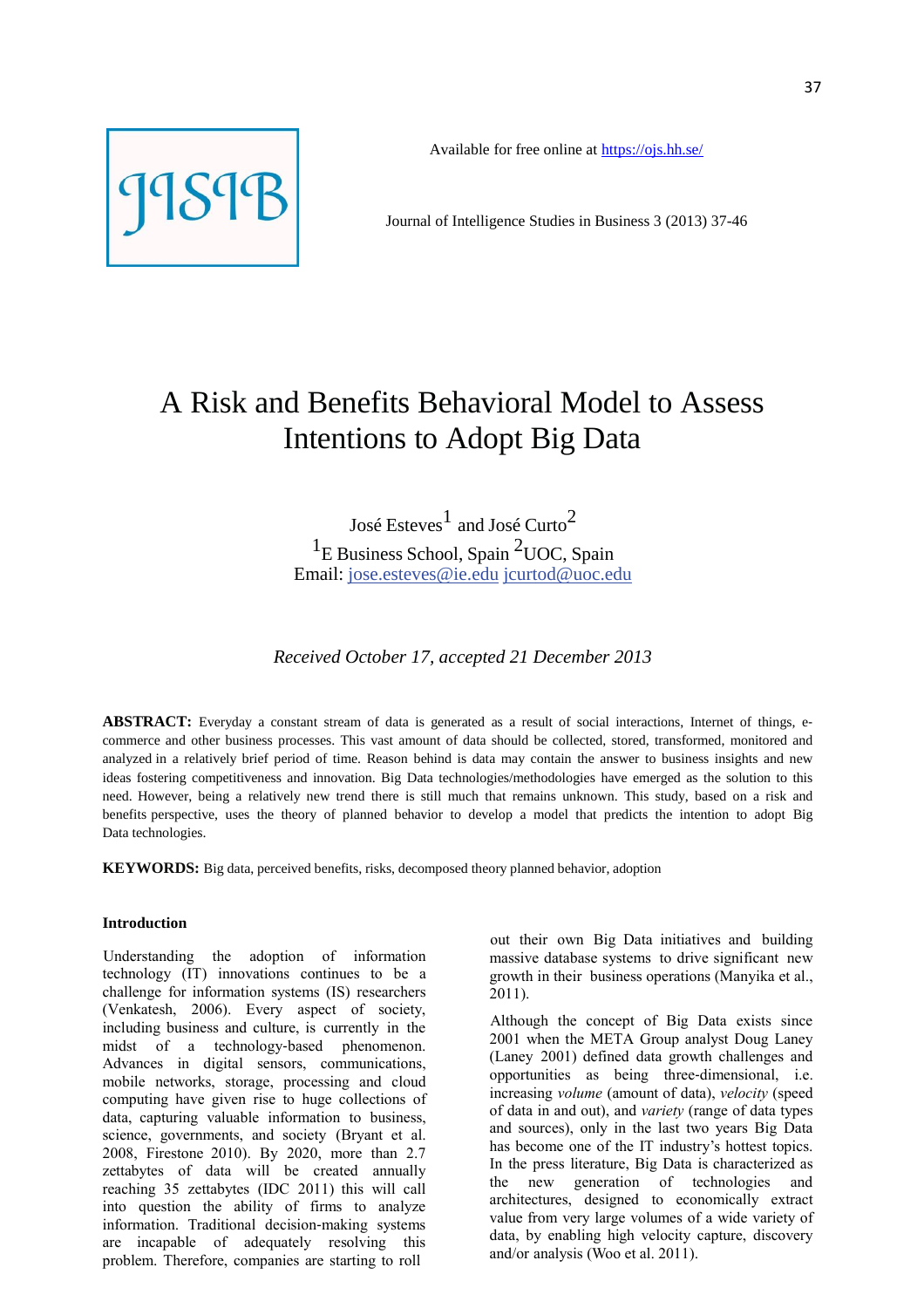The Big Data market is expanding rapidly since many firms are expending significant resources on related projects, or are planning to. According to IDC (2012), this market is expected to grow from \$3.2 billion in 2010 to \$16.9 billion in 2015 based on the premise that these technologies will<br>improve operational efficiency and drive operational innovation.

Software Vendors such as IBM, Oracle, Microsoft, EMC or SAP, are already providing Big Data services as a source of competitive advantage for their customers.

Big Data systems are being implemented in multiple industries, including commerce, science, and society (Bryant et al. 2008), but many companies still are not interested in this new trend. A Big Data survey conducted in June 2012 by IDC found that 47% of 502 companies across different industries think that they do not need Big Data technologies and 25.8% of them do not see the value it can generate for their companies. Simon (2010) provides a sobering statistic: three out of five Big Data projects do not meet expectations in terms of cost and performance. The major implementation costs are incurred during the integration of Big Data into the existing IT framework. Also, given the high level of sophistication required for Big Data projects (Mckinsey 2011), there are some fears related to the implementation playing against adoption.

All together, these facts lead to the conclusion that the market is at an early stage of adoption, hence only early adopters are betting on these new technologies.

Overall, Big Data represents a disruption in decision‐making by enabling business processes to be effectively based on information. Nonetheless, the main challenge at this point is not the deployment of the technology, but rather the transformation of the culture, processes, and people within organizations.

The overall purpose of this study is to explore the impact of Big Data technologies perceived risks and benefits in the intention to adopt them. Since behavioral intention may not be reflected in actual use, this paper also examined the relationship between intended and actual use.

# **Theoretical background**

The academic literature on Big Data is still scarce. Recent articles published focus more on the software, algorithms and hardware needed for Big Data, especially in techniques such as Hadoop, while the adoption decision issues remain unattended.

The initial definition of Big Data was composed of three‐dimensional characteristics (known as the 3vs model): volume, variety and velocity. Volume refers to the need for intensive and complex processing of data subsets that actually contain information of value for an organization. Variety refers to the combination of different types of data from different sources. The attribute of variety therefore alludes to the fact that data can come from inside or outside the organization, and may also be structured, semi‐structured, or unstructured. Finally velocity, not all of the data in an organization has the same urgency of analysis. There is a full range of velocities: from data that can be batch processed (as in the case of data warehousing) to data that must be processed in real time (when continuous data streams need to be analyzed). The key to understanding speed in Big Data is to clearly identify the informational requirements of the processes and business users.

In 2012, Gartner updated its definition as follows: "Big Data are high‐volume, high‐velocity, and/or high-variety information assets that require new forms of processing to enable enhanced decision<br>making, insight discovery and process discovery optimization." (Laney 2012).

## **Perceived benefits of big data**

There is a fourth characteristic for Big Data: Value. In the context of Big Data, value refers to: (1) the cost of the technology, which has dropped to allow more companies to undertake this type of projects, and (2) the benefits generated by the use of Big Data (cost reduction, operational efficiency, and business improvements and new revenue streams).

Like any other new technologies, Big Data comes with benefits and drawbacks. Table 1 presents a list of several key benefits and risks developed by McKinsey Global Institute (2011).

| <b>Benefits</b>                                                             | Risks                                   |
|-----------------------------------------------------------------------------|-----------------------------------------|
| Creating transparency by making data accessible to relevant stakeholders in | Data quality                            |
| a timely manner                                                             | Talent scarcity (lack of data           |
| Improve operational efficiency (cost, revenue and risk)                     | scientists) Privacy and security        |
| Use data and experiments to expose variability and raise performance        | <b>Big Data integration</b><br>concerns |
| Segment populations to customize the way your systems treat people          | capabilities Decision-making            |
| Use automated algorithms to replace and support human decision              | Organizational                          |
| making Innovate with new business models, products, and services            | maturity level                          |
| Sector-specific business value creation                                     |                                         |
|                                                                             |                                         |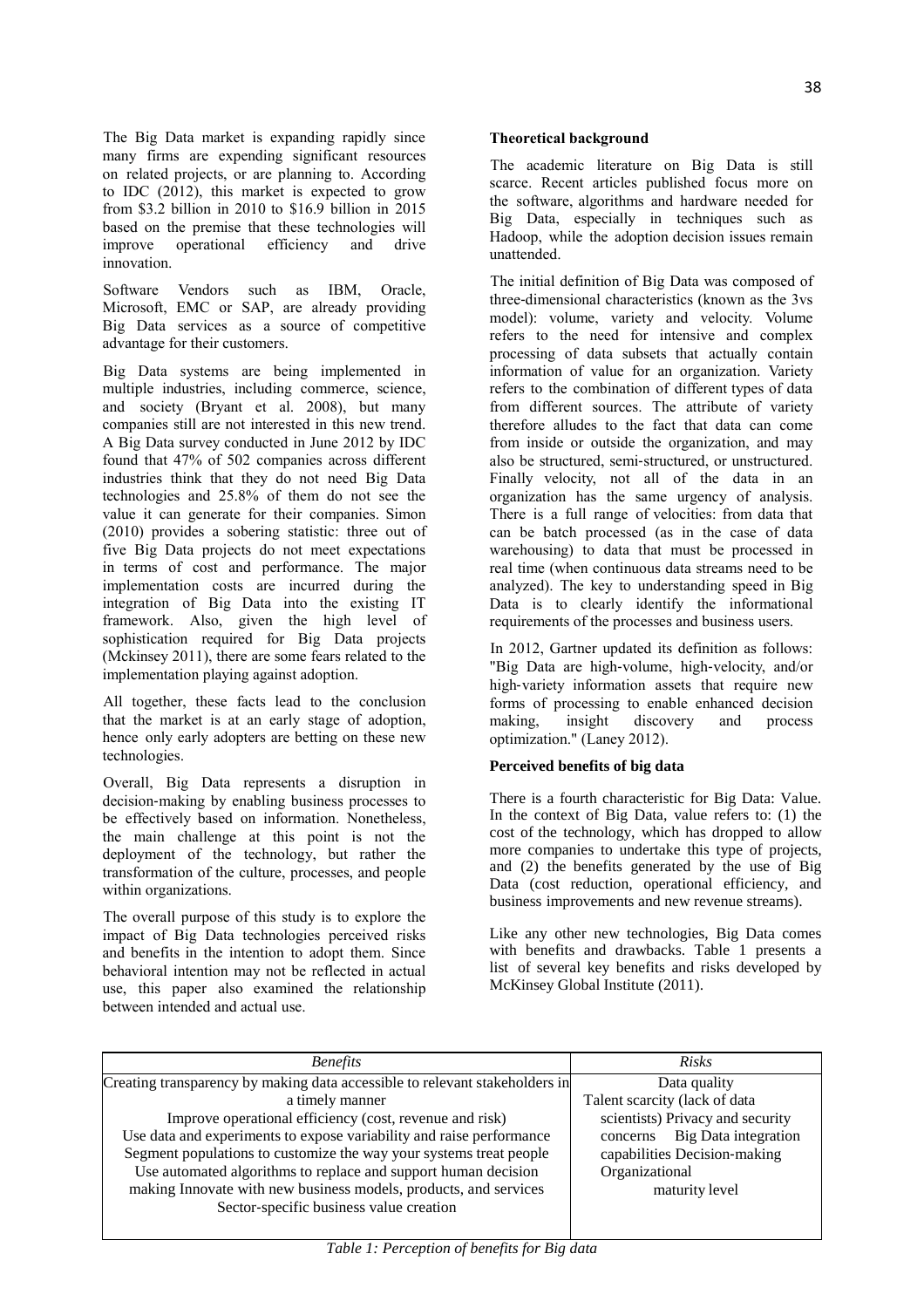#### **Decomposed theory of planned behavior**

Decomposed Theory of Planned Behavior (DTPB) was raised by Taylor and Todd in 1995. DTPB is an extension of the Theory of Planned Behavior (TPB) developed by Ajzen (1988, 1991). TPB encompasses

three constructs, the attitude toward the behavior, subjective norm, and perception of behavioral control – that when combined form behavioral intention. Intention is then assumed to be the immediate antecedent of behavior (Ajzen 2002). Table 2 presents brief descriptions of the constructs used in TPB.

*H14. Perceived behavioral control has a positive effect on actual adoption of Big Data. H15. Intention to adopt Big Data has a positive effect on actual adoption of Big Data.* 

# **Antecedents of big data adoption intention**

Based on DTPB, in our research model Big Data adoption intention is jointly determined by the individual's Big Data Attitude, subjective norms, and Perceived Behavioural Control. Thus we hypothesize:

| Construct                                                                              | Definition                                                                               |  |  |  |
|----------------------------------------------------------------------------------------|------------------------------------------------------------------------------------------|--|--|--|
| <b>Behavioral</b>                                                                      | Refers to individual's intention to perform a behavior and is a function of Attitude,    |  |  |  |
| Intention                                                                              | Subjective                                                                               |  |  |  |
| Attitude                                                                               | Refers to individual's positive or negative evaluation of the behavior (Ajzen,           |  |  |  |
| Subjective Norm                                                                        | Refers to individual's "perception of social pressure to perform or not to perform the   |  |  |  |
|                                                                                        | behavior" (Ajzen, 1988, p.132)                                                           |  |  |  |
| Perceived                                                                              | Refers to the "perceived ease or difficulty of performing the behavior and reflects past |  |  |  |
| Behavioral control                                                                     | experience as well as anticipated impediments and obstacles" (Ajzen, 1988, p.132)        |  |  |  |
| Table 2: Definitions of predictors of behavior in the theory of planned behavior (TPB) |                                                                                          |  |  |  |

Taylor and Todd (1995) also specified that, based on the diffusion of innovation theory, the attitudinal belief has three salient characteristics that influence adoption; relative advantage, complexity and compatibility (Rogers, 1983). Relative advantage refers to the degree to which an innovation provides benefits superseding those of its precursor. This may incorporate factors such as economic benefits, image, enhancement, convenience and satisfaction (Rogers 1983). Complexity represents the degree to which an innovation is perceived to be difficult to understand, learn or operate (Rogers, 1983). The complexity construct is extremely similar, although it is conceived in the opposite direction as ''perceived ease of use'' (Technology acceptance model, Davis 1989). Innovative technologies that are perceived to be easier to use and less complex have a higher possibility of acceptance and use by potential users. Thus, complexity would be expected to have negative relationship to attitude. Complexity (and its corollary, ease of use) has been found to be an important factor in the technology adoption decision (Davis et al. 1989).

#### **Theoretical model and research hypotheses**

Synthesizing the theoretical background, we propose the following model (see figure 1) based on DTPB for understanding factors influencing Big Data adoption.

# **Antecedents of Big Data Adoption**

Based on DTPB, the adoption adopt Big Data will be determined by intention to adopt Big Data and perceived behavioral control. As a consequence, we hypothesize: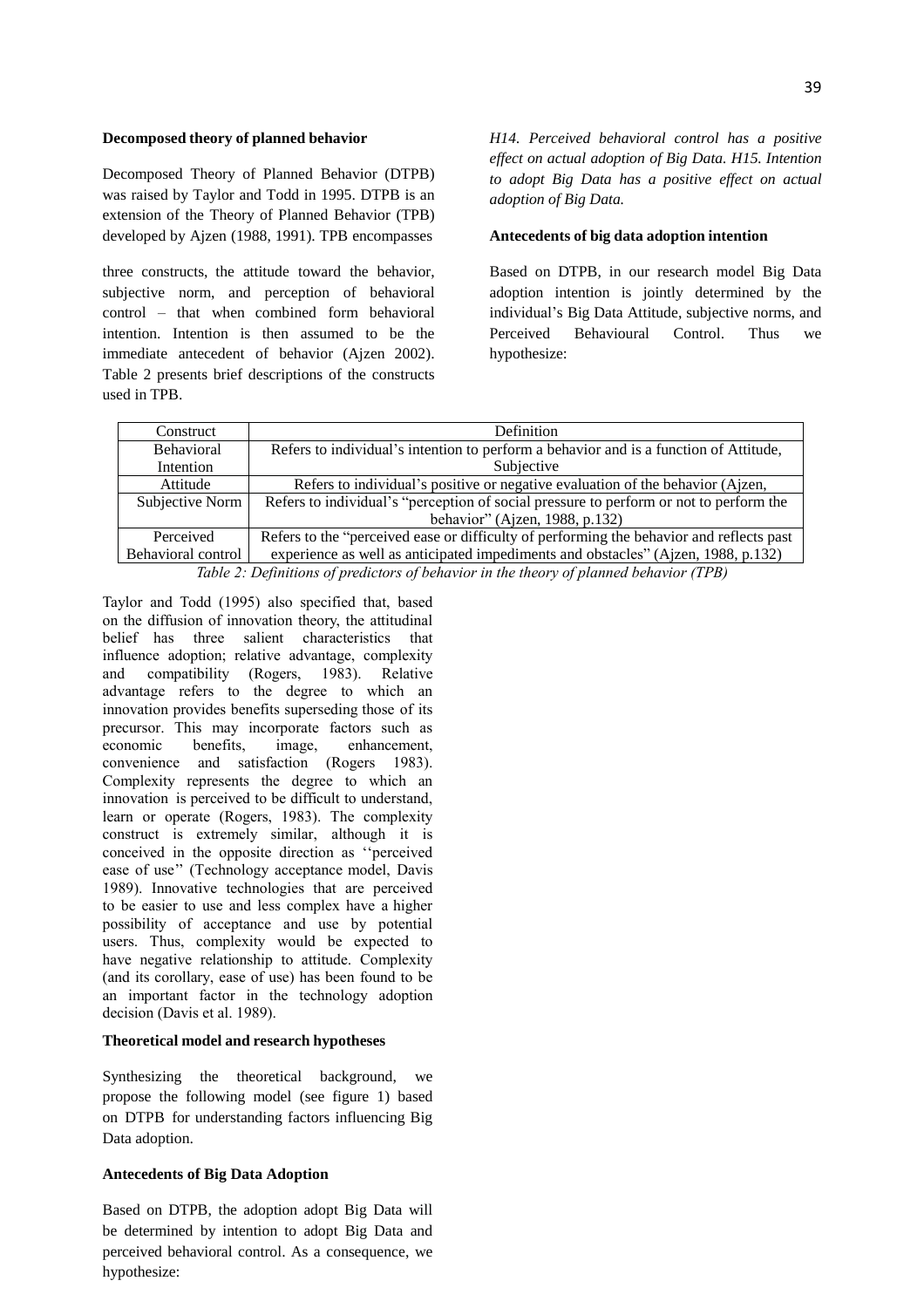

*Figure 1: The proposed research model and research hypotheses*

*H11. Attitude towards Big Data has a positive effect on intention to adopt Big Data. H12. Subjective norm has a positive effect on intention to adopt Big Data.*

*H12.1. Media has a positive effect on intention to adopt Big Data. H12.2. Social influence has a positive effect on intention to adopt Big Data.*

*H13. Perceived behavioral control has a positive effect on intention to adopt Big Data.*

# **Antecedents of attitude**

Big Data requires of technologies that process and analyze large amounts of heterogeneous data within the right scope of time. These technologies includes A/B testing, association rule learning, classification, cluster analysis, crowdsourcing, data fusion and integration, ensemble learning, genetic algorithms, machine learning, natural language processing, neural networks, pattern recognition, predictive modeling, regression, sentiment analysis, signal processing, supervised and unsupervised learning, simulation, time series analysis and visualization, Massively Parallel-Processing (MPP) databases, search-based applications, data-mining grids, distributed file systems, distributed databases, cloud computing platforms, the Internet, and scalable storage systems. Depending on the degree of knowledge of these technologies, an organization may consider that Big Data is more or less easy to use.

It is reasonable to infer that the perceived ease of use positively influence the company's perceived usefulness and intention to adopt Big Data. Therefore, we hypothesize that:

*H7. Perceived ease of use has a positive effect on attitude towards Big Data.*

Perceived Usefulness is defined as the degree to which a person believes that adopting Big Data would enhance his or her job performance (Davis 1989). Therefore, we hypothesize that:

# *H6. Perceived usefulness has a positive effect on attitude towards Big Data*

Also, as previously discussed, there are three main reasons to Big Data adoption, namely: volume, variety and velocity. Thus we hypothesize:

*H1. Volume has a positive effect on perceived usefulness towards Big Data H2. Variety has a positive effect on perceived usefulness towards Big Data H3. Velocity has a positive effect on perceived usefulness towards Big Data.*

As discussed in section 2.1, Big Data generates many potential benefits for companies such as cost control, revenue generation, risk control, decisionmaking improving, etc. Therefore, it is reasonable to infer that Big Data Technologies perceived benefits positively influence the company's attitude and intention to adopt Big Data.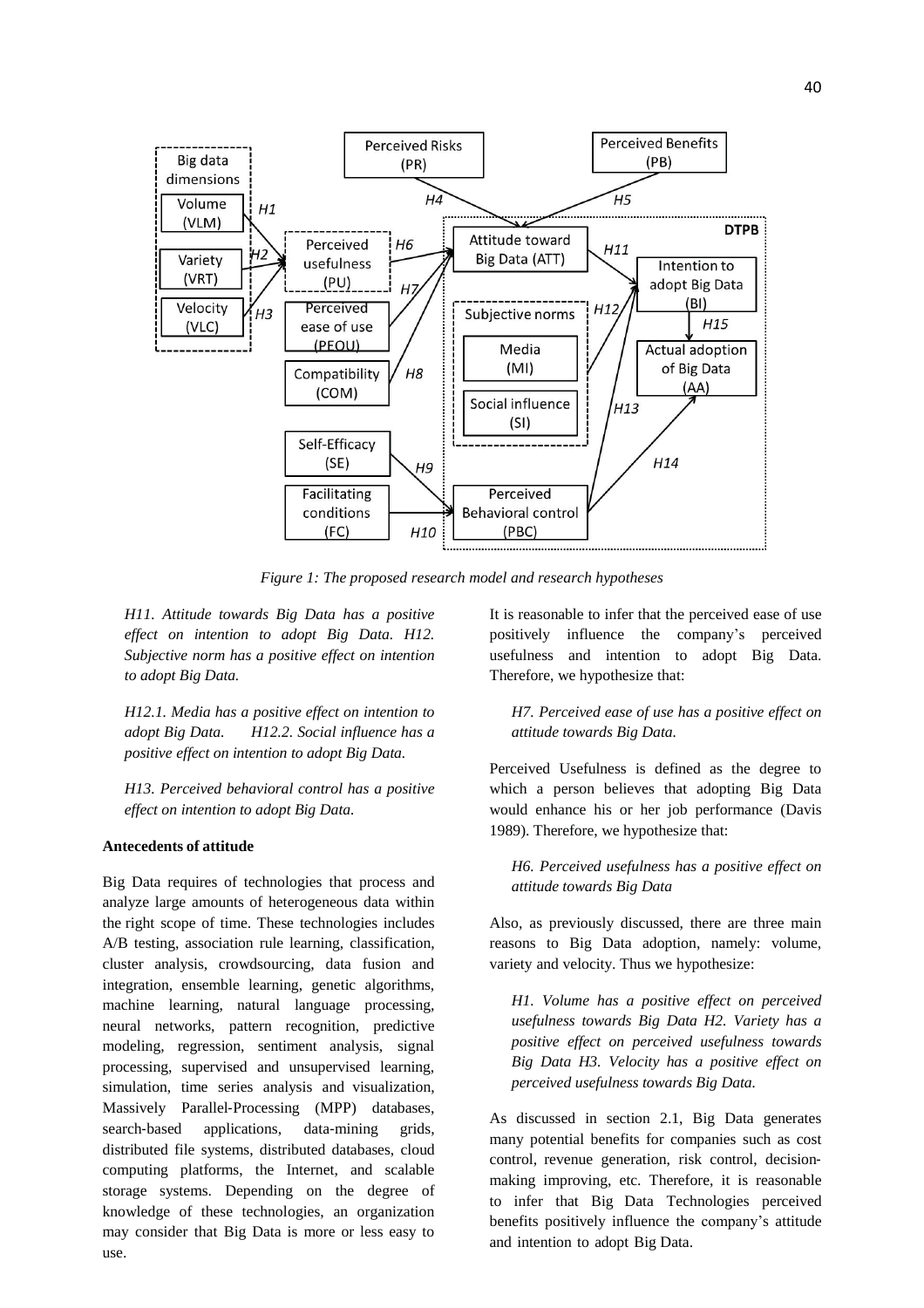*H5. Perceived benefits have a positive effect on attitude towards Big Data.*

Similarly, it is reasonable to infer that the perceived risks of Big Data negatively influence the company's attitude and intention to adopt Big Data. Among them: Talent scarcity, organization maturity, Big Data internal capabilities and data quality.

*H4. Perceived risk has a negative effect on attitude towards Big Data.*

Compatibility is the degree to which the innovation fits with the potential adopter's existing values, previous experience and current needs (Rogers, 1983). Tornatzky and Klein (1982) found that an innovation is more likely to be adopted when it is compatible with the job responsibilities and value system of the individual. Therefore, it may be expected that compatibility has a positive influence on Big Data adoption. The existence of information systems such as e-commerce platforms, Enterprise Resource Planning (ERP), Business Intelligence (BI), Customer Relationship Management (CRM) or product lifecycle management (PLM), external sources of information and the need to make decision near real‐time are factors that generate Big Data situations. It is reasonable to infer that compatibility has a positive influence on attitude towards Big Data. Hence, we hypothesize:

*H8. Compatibility has a positive effect on attitude towards Big Data.*

## **Antecedents of perceived behavioral control**

According to Ajzen (1988), Perceived Behavioral Control reflects beliefs regarding access to the resources and opportunities needed to perform behavior, or alternatively, to the internal and external factors that may impede performance of the behavior. This notion encompasses the component of "facilitating conditions" (Triandis 1980) and self‐efficacy (Bandura 1982). In this research, we define Perceived Behavioral Control as the degree to which external and internal factors influence, knowledge‐seeking behavior in an EKR. Thus, we hypothesize:

*H9. Self*‐*efficacy has a positive effect on Perceived behavioral control to adopt Big Data.*

*H10. Facilitating conditions have a positive effect on Perceived behavioral control to adopt Big Data.*

## **Research methodology**

Data for this study was collected using an online survey questionnaire. The participants in the survey were managers involved in Big Data adoption decision and usage such as CIOs, marketing directors, and business analytics managers.

Based on the list of the top 100 Spanish companies firms, we contacted the users through email and/or Linkedin. The questionnaire has two parts. The first considers demographic information with control variables such as the job role of the participant, size of the company, and existence of a data mining data center. The second part considers the theoretical model. The measurement items in the questionnaire were developed for the decision variables of attitude, perceived behavioral control, intention to adopt, and actual adoption by adapting the measures proposed and validated by Azjen (2002) to fit the Big Data context. The total number of answers was 53. Table 3 reports the demographic breakdown of the research sample.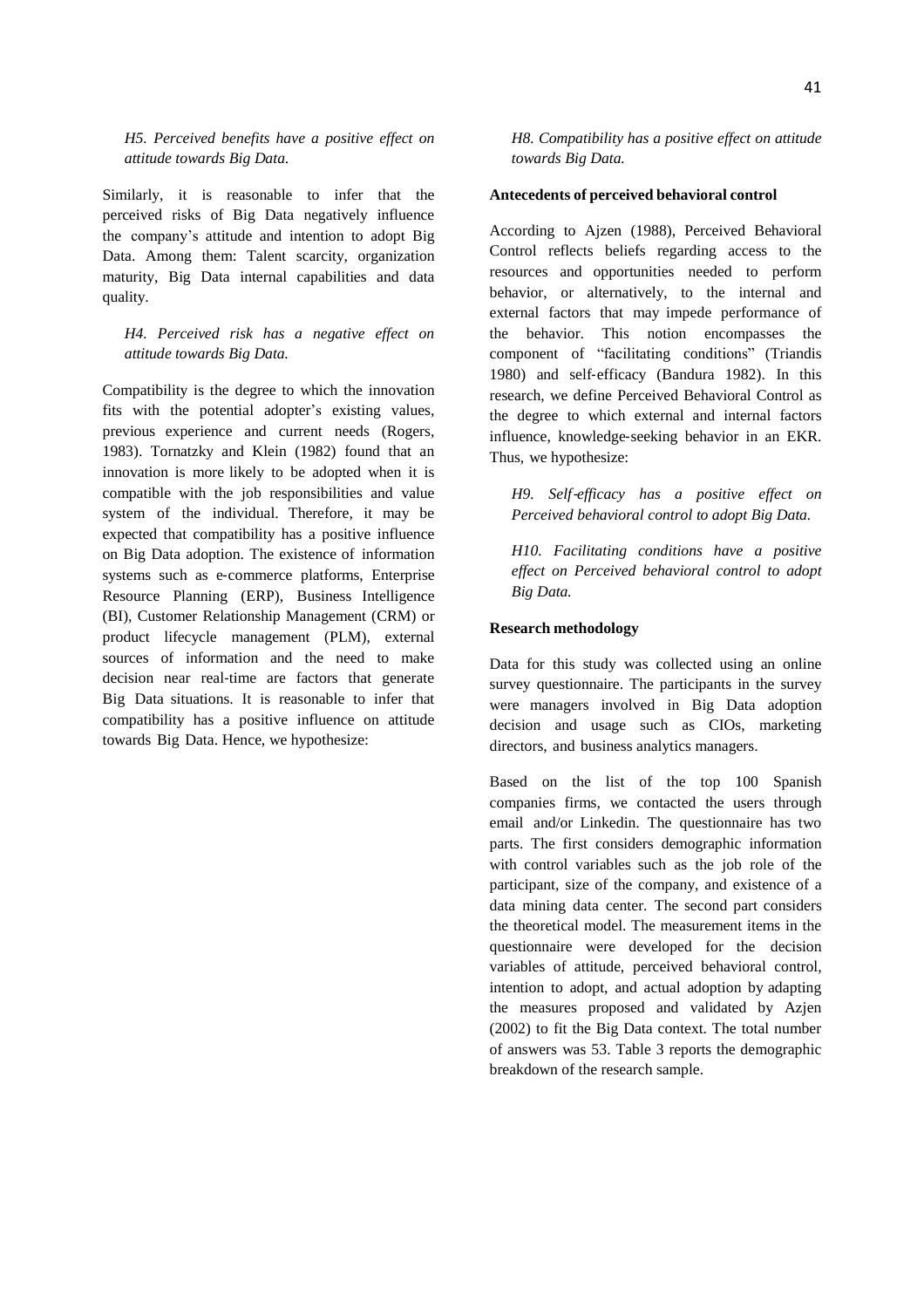| Variable               | Sub-category           | Number $(n=53)$ | $\frac{0}{0}$ |
|------------------------|------------------------|-----------------|---------------|
| <b>Business sector</b> | <b>Services</b>        | 15              | 28.3          |
|                        | Public sector          | 11              | 20.75         |
|                        | Manufacturing          |                 | 3.77          |
|                        | Education              |                 | 3.77          |
|                        | Health/Pharmaceutical  |                 | 5.66          |
|                        | <b>Banking/Finance</b> |                 | 13.21         |
|                        | Other                  | 13              | 24.53         |
| Functional             | Technology             | 27              | 50.94         |
| Area                   | Marketing/sales        |                 | 13.21         |
|                        | Operations             |                 | 7.55          |
|                        | Finance                |                 | 5.66          |
|                        | Top management         |                 | 5.66          |
|                        | Other                  |                 | 15.09         |
| Annual                 | $>10$ million euros    | 13              | 24.53         |
| Revenue                | 10 to 50 million euros |                 | 9.43          |
|                        | $>50$ million euros    | 35              | 66.04         |

*Table 3: Research sample demographics*

A SEM technique was used to examine the relationships among the constructs. The Partial Least Squares (PLS) approach was chosen for its capability to accommodate small‐sized samples (Chin 1998). Further, PLS recognizes two components of a causal model: the measurement and the structural model. Additionally, PLS is especially suitable for exploratory research focusing on explaining variance. Given the aforementioned PLS seemed particularly relevant for this exploratory study – one that is limited by sample size.

# **Construct reliability and validity**

Table 4 shows the factor loadings, Cronbach's alphas (A), Average variance extracted (AVE), and  $R^2$  values. All Cronbach's alphas exceeded the recommended minimum value of 0.7 with the exception of perceived risks variable and, all of the observed construct reliabilities (C.R.) were higher than 0.8 (Fornell and Lacker 1981) with the exception of perceived risks variable. All construct loadings were found to be significant at greater than the recommended p-value of 0.05 (Gefen and Straub 2005) and typically exceeded the recommended

threshold value of 0.707 (Barclay et al. 1995) with the exception of perceived risk, perceived benefits and behavioral intention that were inferior in some constructs. Average variance extracted (AVE) was found to account for a minimum of 50 percent of the variance in each construct and the square root of AVE for each construct was much larger than the construct's correlation with every other construct (Barclay et al. 1995; Gefen and Straub 2005). Measurement items loaded on their respective constructs at a value of at least 0.1 greater than their loading on other constructs (Barclay et al. 1995; Gefen and Straub 2005) and all items loaded higher on their intended construct than on any other construct. Hence, it was concluded that the construct measurement items were consistent and exhibited a substantial degree of convergent and discriminant validity.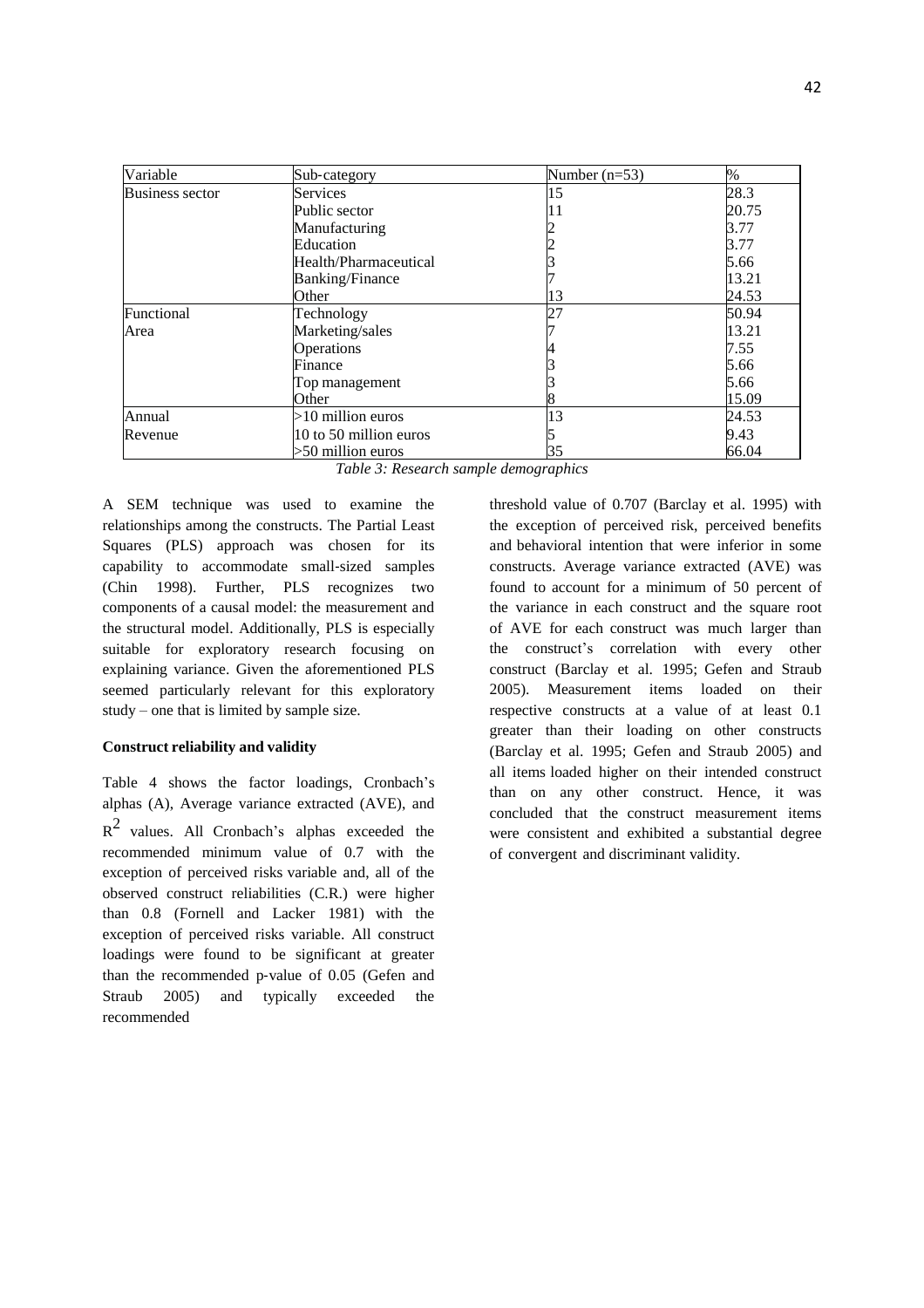| Factor      | Item                            | Loadings       | <b>AVE</b> | Cronbach | Composite Reliability | $R^2$ |
|-------------|---------------------------------|----------------|------------|----------|-----------------------|-------|
|             | ATT <sub>1</sub>                | 0.972          |            |          |                       |       |
| <b>ATT</b>  | ATT <sub>2</sub>                | 0.976          | 0.946      | 0.712    | 0.981                 | 0.407 |
| AA          |                                 |                | 1.000      | 1.000    | 1.000                 | 0.568 |
|             | PB <sub>1</sub>                 | 0.838          |            |          |                       |       |
|             | PB <sub>2</sub>                 | 0.524          |            |          |                       |       |
|             | PB3                             | 0.653          |            |          |                       |       |
|             | PB4                             | 0.459          |            |          |                       |       |
|             | PB5                             | 0.609          |            |          |                       |       |
|             | PB6                             | 0.848          |            |          |                       |       |
|             | PB7                             | 0.790          |            |          |                       |       |
| PB          |                                 |                | 0.475      | 0.812    | 0.859                 |       |
|             | BI1                             | 0.975          |            |          |                       |       |
| BI          | <b>BI2 BI3</b>                  | 0.976          | 0.952      | 0.95     | 0.975                 | 0.476 |
|             | $\mathrm{C}1$                   | 0.833          |            |          |                       |       |
|             | MI1                             | 0.889          |            |          |                       |       |
|             |                                 |                |            |          |                       |       |
| МI          | <b>MI2 MI3</b><br>PBC1          | 0.896<br>0.859 | 0.782      | 0.862    | 0.915                 |       |
|             |                                 |                |            |          |                       |       |
|             | PEOU1                           | 0.897          |            |          |                       |       |
| <b>PEOU</b> | PEOU <sub>2</sub>               | 0.936          | 0.875      | 0.933    | 0.954                 |       |
|             | PU1                             | 0.861          |            |          |                       |       |
|             | PU <sub>2</sub>                 | 0.926          |            |          |                       |       |
|             | PU3                             | 0.897          |            |          |                       |       |
|             | PU <sub>4</sub>                 | 0.931          |            |          |                       |       |
| PU          | PU <sub>5</sub>                 | 0.823          | 0.789      | 0.933    | 0.949                 | 0.283 |
|             | PR <sub>1</sub>                 | 0.632          |            |          |                       |       |
|             | PR <sub>2</sub>                 | 0.010          |            |          |                       |       |
|             | PR <sub>3</sub>                 | 0.790          |            |          |                       |       |
|             | PR4                             | 0.122          |            |          |                       |       |
| PR          | PR <sub>5</sub>                 | $-0.627$       | 0.286      | 0.30     | 0.194                 |       |
|             | SE <sub>1</sub>                 | 0.827          |            |          |                       |       |
| <b>SE</b>   | SE <sub>2</sub> SE <sub>3</sub> | 0.965          | 0.84       | 0.904    | 0.94                  |       |
|             | SI1                             | 0.954          |            |          |                       |       |
| SI          | <b>SI2 SI3</b>                  | 0.935          | 0.83       | 0.896    | 0.936                 |       |
|             | FC1                             | 0.912          |            |          |                       |       |
|             | VLC1                            | 0.756          |            |          |                       |       |
|             | VLM1                            | 0.895          |            |          |                       |       |
| VRT         | VRT1                            | 1.000          | 1.000      | 1.000    | 1.000                 |       |

*Table 4: Convergent, discriminant validity and reliability of measurements*

#### **Path analysis**

SmartPLS (Version 2.0.M3) (Ringle et al. 2005) was used to evaluate the statistical significance and relative salience of the research hypotheses. Results of model testing indicated that the constructs included in the research model accounted for approximately 47.6 percent of the variance in the intention to adopt Big Data and 56.8 percent of the variance in actual use of Big Data (Figure 2). Chin (1998) notes that path coefficient values between 0.20 and 0.30 are adequate for meaningful interpretations. Thus, in particular, the results provided support for the significance of eleven research hypotheses.  $R^2$  values, which indicate the predictive power of the model, ranged from 0.28 to 0.7, indicating that the fit of the research model was acceptable.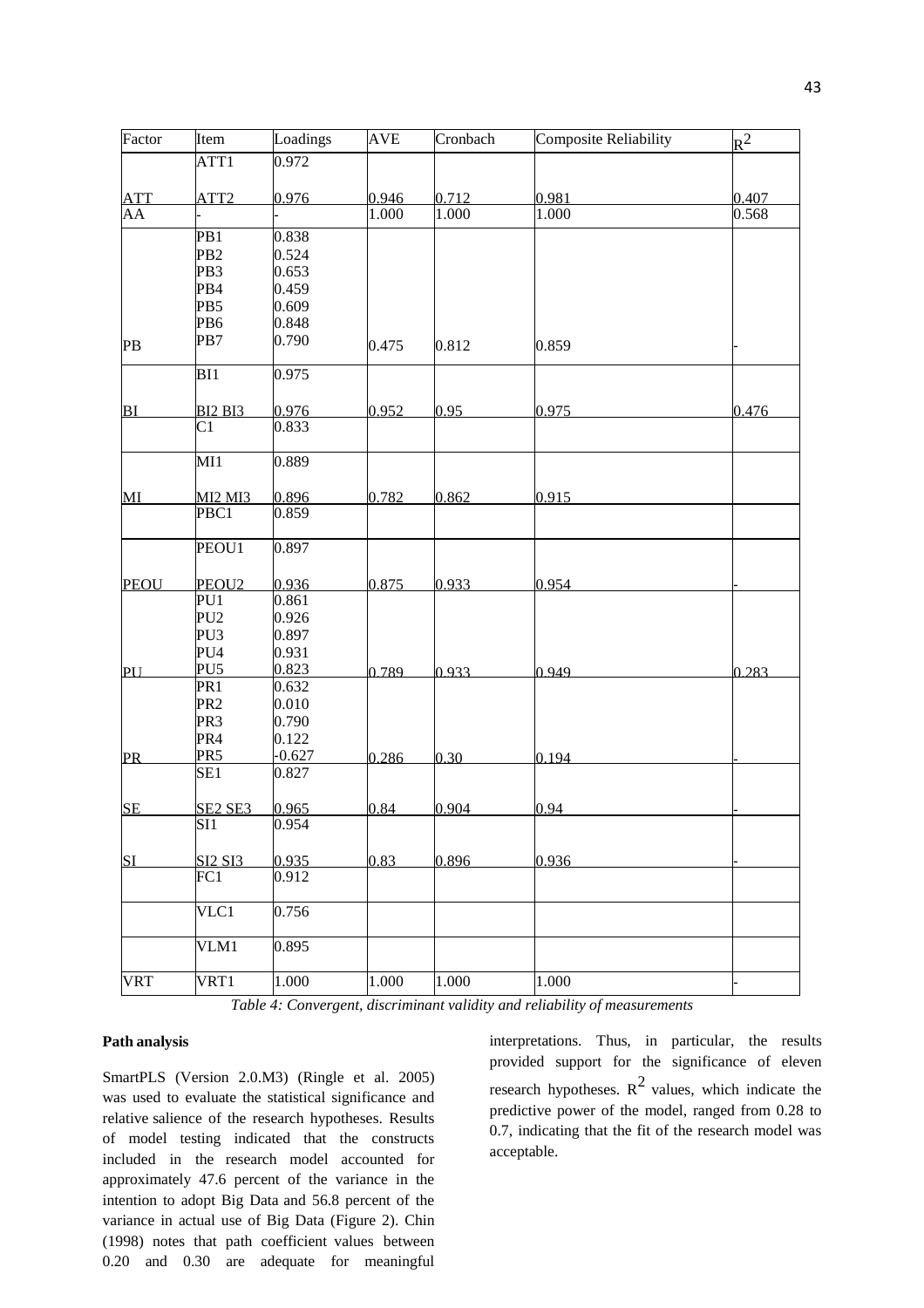

*Figure 2: Main study path model results*

## **Discussion**

Adding to previous literature on Big Data, the first contribution of this study is the recognition that volume and velocity are the key aspects in Big Data adoption and they have a significant impact in the intention to adopt these technologies. Although, Variety seems not having still such effect, it is expected to become an important factor in determining adoption. The logic behind is that the more heterogeneous and unstructured the data is, the higher the barriers to capture and analyze data. What is clear is as corporate systems are built into Database Management Systems (DMBS), companies perceive volume and velocity as more urgent matters than variety. Also, companies have traditionally focused more on numerical and structured data rather than working with different types of data. However, with the increasingly diversity of data, being able to manage that aspect will play a key part in companies´ data strategy.

Even though the traditional definition of perceived usefulness does not have an impact on the attitude toward Big Data, our model shows that perceived benefits have a significant impact on behavior. Thus, in the subsequent/confirmatory study we

plan to use perceived benefits as the construct that replaces perceived usefulness.

Regarding perceived risks, the exploratory results suggest that perceived risks variable and measurements need to be re‐defined. Construct loadings are not statistically relevant, so we need to adjust the constructs definition. Hence, the definition of the potential Big Data risks needs to be reviewed and perhaps extended with more risks. However, the results lead to the belief that perceived risks might have a moderate effect on the attitude towards Big Data adoption. Finally, our results suggest that Media and press news about Big Data have a stronger impact on the decision to adopt Big Data than social influences (friends and/or colleagues suggestion to adopt Big Data).

Therefore the results indicate that specific opportunities as well as challenges exist in Big Data technologies adoption.

## **Considerations and future work**

This research-in-progress contributes to the existing body of knowledge on Big Data by developing a theoretical model to explore and predict the intention to adopt Big Data technology. By extending the theory of planned behavior with the concepts of perceived benefits, risks and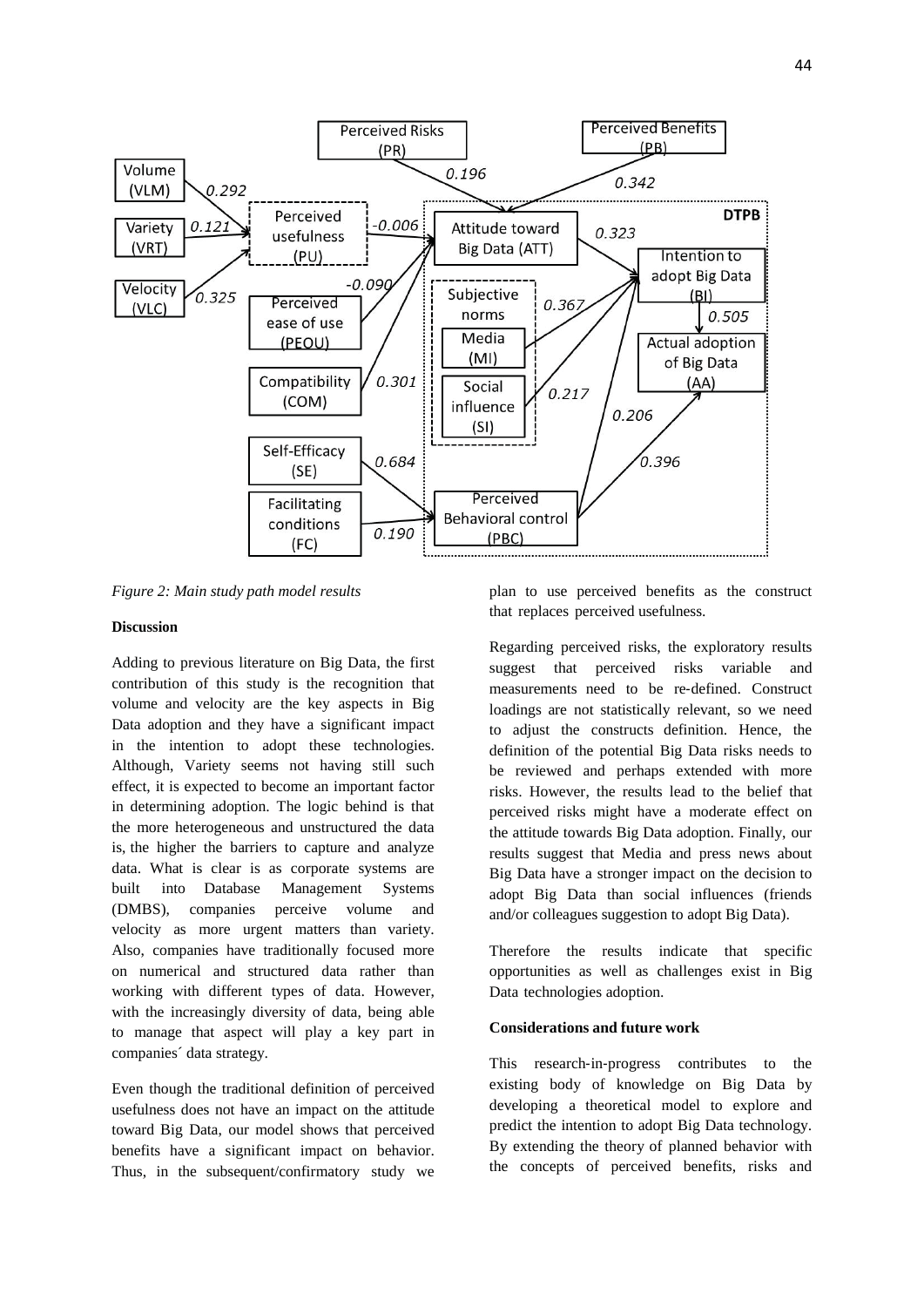perceived usefulness of Big Data, we seek to understand the adoption of Big Data. Overall, our exploratory results suggest that the proposed model is a first fruitful step to design a theoretical model to predict Big Data adoption.

Also, our exploratory model provides insightful evidence to further research and analysis, especially in terms of perceived risks and the variables that impact on the attitude to adopt Big Data such as velocity and volume.

As a future work, we will review the literature on Big Data risks and redesign the perceived risks construct and then conduct a confirmatory study with a bigger sample size.

## **References**

- Ajzen, I. (2002). Perceived behavioral control, self-efficacy, locus of control, and the theory of planned behavior. Journal of Applied Social Psychology, 32, pp 665– 683.
- Ajzen, I. (1991). The theory of planned behavior, Organizational Behavior and Human Decision Processes, vol. 50, pp 179‐211.
- Ajzen, I. (1988). Attitudes, personality and behavior. Milton Keynes: Open University Press.
- Bandura A. (1982). Self‐Efficacy Mechanism in Human Agency. American Psychologist, No. 37, pp 122‐147.
- Bantleman, J. (2012, April 16). The big cost of Big Data. In E. Savitz, CIO network: Insights and ideas for technology leaders [Web log post]. Forbes Magazine. Retrieved October 4, 2012 from

[http://www.forbes.com/sites/ciocentral/2012/0](http://www.forbes.com/sites/ciocentral/2012/04/16/the-big-cost-of-big-data/) [4/16/the](http://www.forbes.com/sites/ciocentral/2012/04/16/the-big-cost-of-big-data/)-big-cost-of-big-data/.

- Barclay, D. W., Higgins, C. A., & Thompson, R. (1995). The Partial Least Squares (PLS) Approach to Causal Modeling: Personal Computer Adaptation and Use as an Illustration, Technology Studies, 2(2), 285‐309.
- Benjamin Woo, Dan Vesset, Carl W. Olofson, Steve Conway, Susan Feldman, Jean S. Bozman. (2011). Worldwide Big Data
- Taxonomy, IDC report.
- Bryant, R. E., Katz, R. H., & Lazowska, E. D. (2008). Big‐data computing: Creating revolutionary breakthroughs in commerce,

science and society. Computing Research Association.

- Chin, W. (1998). Issues and opinion on structural equation modeling, MIS Quarterly, 22(1), 7‐ 16.
- Dan Vesset, Benjamin Woo, Henry D. Morris, Richard L. Villars, Gard Little, Jean S. Bozman, Lucinda Borovick, Carl W. Olofson, Susan Feldman, Steve Conway, Matthew Eastwood, Natalya Yezhkova. (2012). Worldwide Big Data Technology and Services 2012–2015 Forecast, IDC.
- Davis, F.D. (1989). User Acceptance of Computer Technology: A Comparison of Two Theoretical Models. Management Science, No. 35, pp 982‐ 1003.
- Deloitte (2012). Billions and billions: Big Data becomes a big deal, Deloitte, [http://www.deloitte.com/view/en\\_GX/gl](http://www.deloitte.com/view/en_GX/global/industries/technology-media-telecommunications/tmt-predictions-2012/technology/index.htm) [obal/industries/technology](http://www.deloitte.com/view/en_GX/global/industries/technology-media-telecommunications/tmt-predictions-2012/technology/index.htm)‐media‐ [telecommunications/tmt](http://www.deloitte.com/view/en_GX/global/industries/technology-media-telecommunications/tmt-predictions-2012/technology/index.htm)‐predictions‐ [2012/technology/index.htm](http://www.deloitte.com/view/en_GX/global/industries/technology-media-telecommunications/tmt-predictions-2012/technology/index.htm)
- Firestone, C. (2010). Foreword. In D. Bollier, The promise and peril of Big Data (pp. vii ‐ ix), Washington, DC: The Aspen Institute, [https://www.c3e.info/uploaded\\_docs/aspenbig](https://www.c3e.info/uploaded_docs/aspenbig_data.pdf) [\\_data.pdf](https://www.c3e.info/uploaded_docs/aspenbig_data.pdf) .
- Gefen, D., & Straub, D. (2005). A Practical Guide to Factorial Validity Using PLS‐ Graph: Tutorial and Annotated Example, Communications of the Association for Information Systems, 16(1), 91‐109.
- Hurwitz, J. (2012, Apr 30). The big deal about Big Data. Business Week, , 1. [http://www.businessweek.com/articles/20](http://www.businessweek.com/articles/2012-04-23/the-big-deal-about-big-data) [12](http://www.businessweek.com/articles/2012-04-23/the-big-deal-about-big-data)‐ 04‐[23/the](http://www.businessweek.com/articles/2012-04-23/the-big-deal-about-big-data)‐big‐deal‐about‐big‐data .
- Kiron, D. (2012). All fired up in massachusetts: The states new wave of Big Data companies. MIT Sloan Management Review, Vol. 53, No. 3, pp 1‐3.
- Lamont, J. (2012). Big Data has big implications for knowledge management. KM World, 21(4), 8‐ 11.
- Laney D. (2001). 3D Data Management: Controlling Data Volume, Velocity and Variety, [http://blogs.gartner.com/doug](http://blogs.gartner.com/doug-laney/files/2012/01/ad949-3D-Data-Management-Controlling-Data-Volume-Velocity-and-Variety.pdf)‐ [laney/files/2012/01/ad949](http://blogs.gartner.com/doug-laney/files/2012/01/ad949-3D-Data-Management-Controlling-Data-Volume-Velocity-and-Variety.pdf)‐3D‐Data‐ [Management](http://blogs.gartner.com/doug-laney/files/2012/01/ad949-3D-Data-Management-Controlling-Data-Volume-Velocity-and-Variety.pdf)‐Controlling‐Data‐Volume‐ Velocity‐and‐[Variety.pdf](http://blogs.gartner.com/doug-laney/files/2012/01/ad949-3D-Data-Management-Controlling-Data-Volume-Velocity-and-Variety.pdf)
- Laney D. (2012). Douglas, Laney. The Importance of 'Big Data': A Definition.